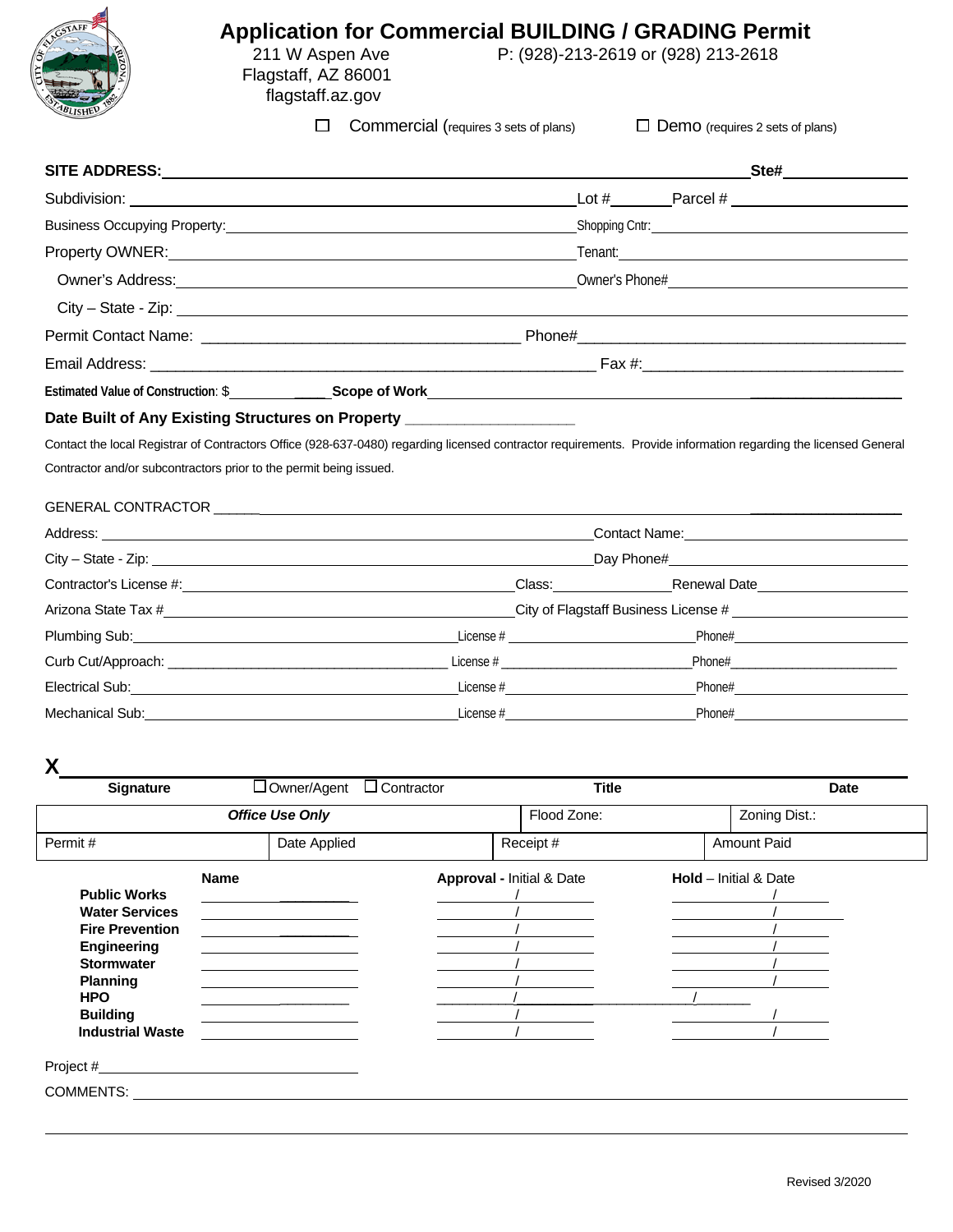|  | Property Information: |
|--|-----------------------|
|--|-----------------------|

 $\Box$  Yes  $\Box$  No Located in an existing City of Flagstaff Historic District? (Name:  $\Box$  )  $\Box$  Yes  $\Box$  No Subject property is undeveloped land?

### Grading Questionnaire

Do any of the following conditions apply to your site? Please check the appropriate response. (cut and fill inside the building foot print is not counted)

| <b>Yes</b>                                                                                                                                                                                                                            | <u>No</u> |    |                                                                                                                    |  |  |
|---------------------------------------------------------------------------------------------------------------------------------------------------------------------------------------------------------------------------------------|-----------|----|--------------------------------------------------------------------------------------------------------------------|--|--|
| $\Box$                                                                                                                                                                                                                                | $\Box$    | 1) | Will there be fill greater than 50 cubic yards on any one lot (about 4 1/2 -10 wheeler loads)?                     |  |  |
| $\Box$                                                                                                                                                                                                                                | □         | 2) | Will you be placing fill or creating a cut-slope near your property line (i.e. leveling lot)?                      |  |  |
| $\Box$                                                                                                                                                                                                                                | $\Box$    | 3) | Will you be filling areas of your project outside the building footprint/foundation with imported fill material or |  |  |
|                                                                                                                                                                                                                                       |           |    | existing material from excavations for basements, lower floors, foundations, retaining walls or other              |  |  |
|                                                                                                                                                                                                                                       |           |    | structures authorized by a valid building permit?                                                                  |  |  |
| $\Box$                                                                                                                                                                                                                                | □         | 4) | Will there be fill greater than 1 foot in depth placed on natural terrain having a slope greater than 1 unit       |  |  |
|                                                                                                                                                                                                                                       |           |    | vertical in 5 units horizontal?                                                                                    |  |  |
| $\Box$                                                                                                                                                                                                                                | □         | 5) | Will there be fill, outside the building, greater than 3 feet in depth?                                            |  |  |
| $\Box$                                                                                                                                                                                                                                | $\Box$    | 6) | Will there be fill supporting a structure (must be engineered prior to commencing work)?                           |  |  |
| $\Box$                                                                                                                                                                                                                                | $\Box$    | 7) | Will the placement of fill on your property obstruct or change the flow of an existing man-made or natural         |  |  |
|                                                                                                                                                                                                                                       |           |    | drainage course or divert runoff onto neighboring property?                                                        |  |  |
| $\Box$                                                                                                                                                                                                                                | □         | 8) | Will there be an excavation, which is greater than 2 feet in depth (excluding excavations for footings and/or      |  |  |
|                                                                                                                                                                                                                                       |           |    | utility lines)?                                                                                                    |  |  |
| $\Box$                                                                                                                                                                                                                                | $\Box$    | 9) | Will there be an excavation which creates an unsupported (i.e. by retaining or foundation walls), cut slope        |  |  |
|                                                                                                                                                                                                                                       |           |    | greater than 5 feet in height or steeper than 1 unit vertical in 2 units horizontal at the completion of the       |  |  |
|                                                                                                                                                                                                                                       |           |    | project.                                                                                                           |  |  |
| A "Yes "response to any question shall require an engineering grading permit. If plans already submitted to the City Engineer,<br>two approved site plans must also be included with the building permit working drawing application. |           |    |                                                                                                                    |  |  |

- Site plan drawn to an engineering scale with contours (1' or 2' elevation gradation), building footprint(s) shown.
- Shade the area to be cut and/or filled. Also show final grade elevations and finished floor elevations.
- □ Indicate quantities of cut cyds. ; fill cyds. Estimate value of grading \$
- □ Typical cross section for area to be cut and/or filled.
- Plans for any retaining walls (if retaining greater than 48" or has a surcharge from a structure or parking area, the plans must be done by a professional engineer and stamped and submitted on a separate building permit application).

**105.3.2 – Time Limitation of application: An application for a permit for any proposed work shall be deemed to have been abandoned 180 days after the date of filing unless such application has been pursued in good faith or a permit has been issued. The building official is authorized to grant one or more extensions not exceeding a period of 180 days each. The extension shall be requested in writing and justifiable cause demonstrated.** 

**DEPOSIT SCHEDULE:** The estimated plan review fee is due (see estimated plan review fees chart) at the time the application is submitted and is **non-refundable**. The remaining balance of the permit fee is due upon permit issuance.

Solar Application Deposit: \$300.00 (remaining balance will be due upon permit issuance)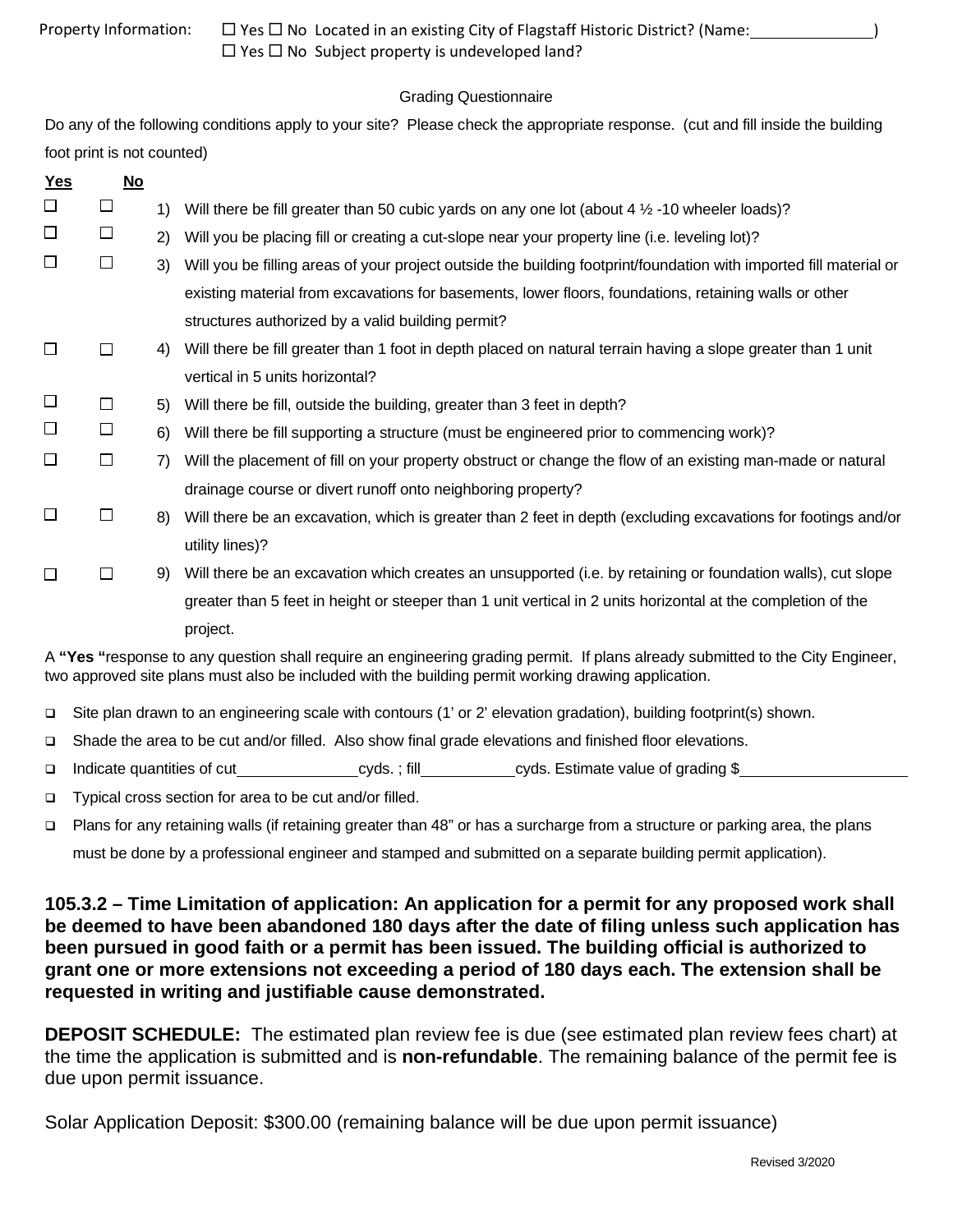## **ESTIMATED PLAN REVIEW FEES**

(for plan review deposit only)

| <b>Valuation</b> | <b>Plan Check Fee</b> | <b>Valuation</b> | <b>Plan Check Fee</b> | <b>Valuation</b> | <b>Plan Check Fee</b> |
|------------------|-----------------------|------------------|-----------------------|------------------|-----------------------|
| $$1-500$         | 18.00                 | 42,000           | 423.00                | 97,000           | 730.00                |
| 600              | 20.00                 | 43,000           | 431.00                | 98,000           | 736.00                |
| 700              | 22.00                 | 44,000           | 438.00                | 99,000           | 741.00                |
| 800              | 25.00                 | 45,000           | 446.00                | 100,000          | 746.00                |
| 900              | 27.00                 | 46,000           | 453.00                | 110,000          | 788.00                |
| 1,000            | 29.00                 | 47,000           | 461.00                | 120,000          | 830.00                |
| 1,100            | 31.00                 | 48,000           | 469.00                | 130,000          | 872.00                |
| 1,200            | 34.00                 | 49,000           | 476.00                | 140,000          | 914.00                |
| 1,300            | 36.00                 | 50,000           | 484.00                | 150,000          | 956.00                |
| 1,400            | 38.00                 | 51,000           | 489.00                | 160,000          | 998.00                |
| 1,500            | 41.00                 | 52,000           | 494.00                | 170,000          | 1040.00               |
| 1,600            | 43.00                 | 53,000           | 499.00                | 180,000          | 1,082.00              |
| 1,700            | 45.00                 | 54,000           | 504.00                | 190,000          | 1,124.00              |
| 1,800            | 47.00                 | 55,000           | 510.00                | 200,000          | 1,166.00              |
| 1,900            | 50.00                 | 56,000           | 515.00                | 210,000          | 1,208.00              |
| 2,000            | 52.00                 | 57,000           | 520.00                | 220,000          | 1,250.00              |
| 3,000            | 62.00                 | 58,000           | 525.00                | 230,000          | 1,292.00              |
| 4,000            | 73.00                 | 59,000           | 531.00                | 240,000          | 1,334.00              |
| 5,000            | 84.00                 | 60,000           | 536.00                | 250,000          | 1,376.00              |
| 6,000            | 94.00                 | 61,000           | 541.00                | 260,000          | 1,418.00              |
| 7,000            | 105.00                | 62,000           | 546.00                | 270,000          | 1,460.00              |
| 8,000            | 115.00                | 63,000           | 552.00                | 280,000          | 1,502.00              |
| 9,000            | 126.00                | 64,000           | 557.00                | 290,000          | 1,544.00              |
| 10,000           | 136.00                | 65,000           | 562.00                | 300,000          | 1,586.00              |
| 11,000           | 147.00                | 66,000           | 567.00                | 310,000          | 1,628.00              |
| 12,000           | 157.00                | 67,000           | 573.00                | 320,000          | 1,670.00              |
| 13,000           | 168.00                | 68,000           | 578.00                | 330,000          | 1,712.00              |
| 14,000           | 178.00                | 69,000           | 583.00                | 340,000          | 1,754.00              |
| 15,000           | 189.00                | 70,000           | 588.00                | 350,000          | 1,796.00              |
| 16,000           | 199.00                | 71,000           | 594.00                | 360,000          | 1,838.00              |
| 17,000           | 210.00                | 72,000           | 599.00                | 370,000          | 1,880.00              |
| 18,000           | 220.00                | 73,000           | 604.00                | 380,000          | 1,922.00              |
| 19,000           | 231.00                | 74,000           | 609.00                | 390,000          | 1,964.00              |
| 20,000           | 241.00                | 75,000           | 615.00                | 400,000          | 2,006.00              |
| 21,000           | 252.00                | 76,000           | 620.00                | 410,000          | 2,048.00              |
| 22,000           | 262.00                | 77,000           | 625.00                | 420,000          | 2,090.00              |
| 23,000           | 273.00                | 78,000           | 631.00                | 430,000          | 2,132.00              |
| 24,000           | 283.00                | 79,000           | 636.00                | 440,000          | 2,174.00              |
| 25,000           | 294.00                | 80,000           | 641.00                | 450,000          | 2,216.00              |
| 26,000           | 301.00                | 81,000           | 646.00                | 460,000          | 2,258.00              |
| 27,000           | 309.00                | 82,000           | 652.00                | 470,000          | 2,300.00              |
| 28,000           | 316.00                | 83,000           | 657.00                | 480,000          | 2,342.00              |
| 29,000           | 324.00                | 84,000           | 662.00                | 490,000          | 2,384.00              |
| 30,000           | 332.00                | 85,000           | 667.00                | 500,000          | 2,426.00              |
| 31,000           | 339.00                | 86,000           | 673.00                | 550,000          | 2,605.00              |
| 32,000           | 347.00                | 87,000           | 678.00                | 600,000          | 2,783.00              |
| 33,000           | 354.00                | 88,000           | 683.00                | 650,000          | 2,960.00              |
| 34,000           | 362.00                | 89,000           | 688.00                | 700,000          | 3,138.00              |
| 35,000           | 370.00                | 90,000           | 694.00                | 750,000          | 3,315.00              |
| 36,000           | 378.00                | 91,000           | 699.00                | 800,000          | 3,492.00              |
| 37,000           | 385.00                | 92,000           | 704.00                | 850,000          | 3,670.00              |
| 38,000           | 393.00                | 93,000           | 709.00                | 900,000          | 3,847.00              |
| 39,000           | 400.00                | 94,000           | 715.00                | 950,000          | 4,025.00              |
| 40,000           | 408.00                | 95,000           | 720.00                | 1,000,000        | 4,202.00              |
| 1,000            | 416.00                | 96,000           | 725.00                | 2,000,000        | 6,941.00              |